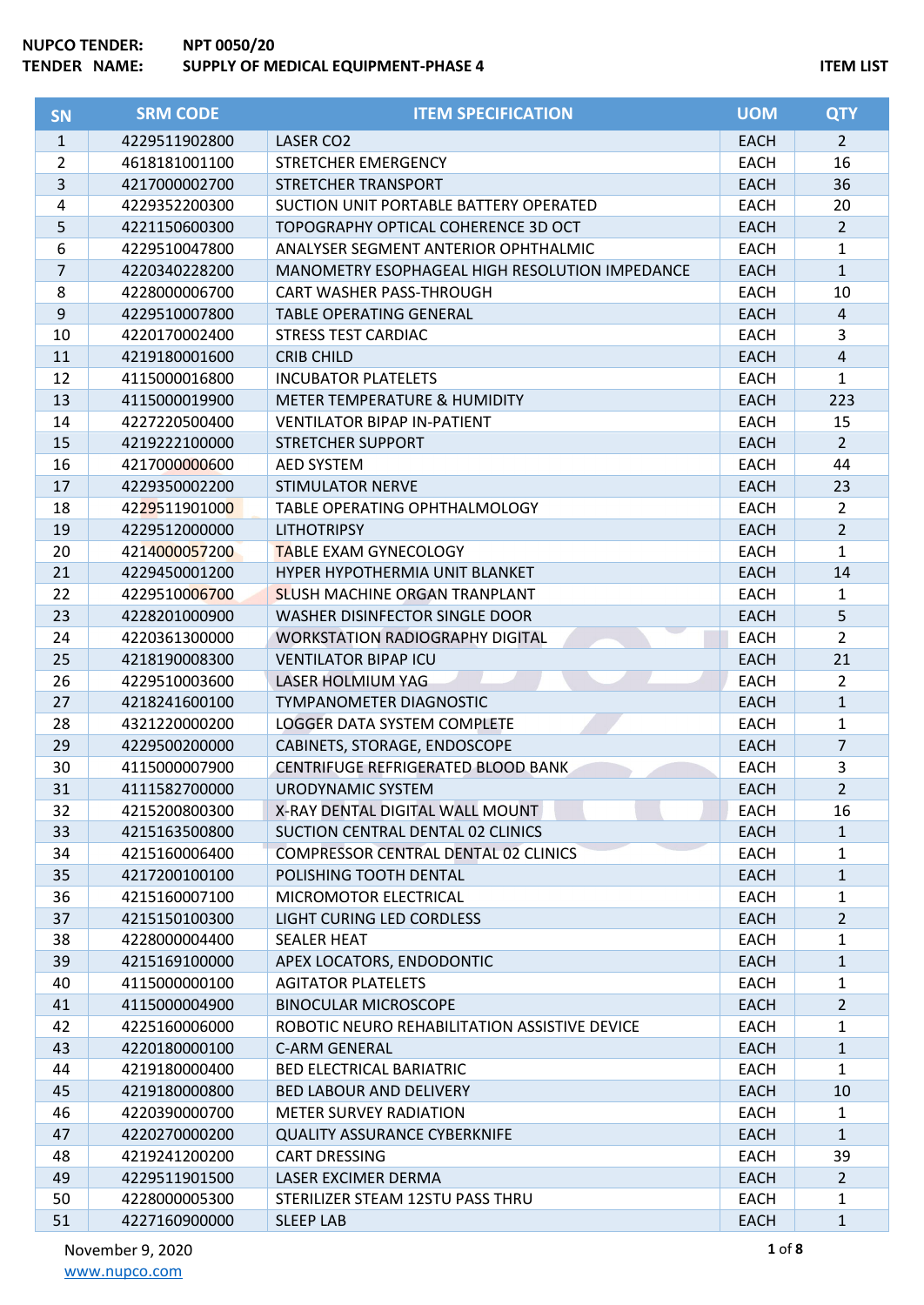| <b>SN</b> | <b>SRM CODE</b> | <b>ITEM SPECIFICATION</b>                    | <b>UOM</b>  | <b>QTY</b>       |
|-----------|-----------------|----------------------------------------------|-------------|------------------|
| 52        | 4215220017200   | HANDPIECE LUBRICATING                        | <b>EACH</b> | 3                |
| 53        | 4215220016100   | HANDPIECE HIGH SPEED REGULAR HEAD            | <b>EACH</b> | $\boldsymbol{9}$ |
| 54        | 4115000008200   | <b>CENTRIFUGE REFRIGERATED TABLE TOP</b>     | <b>EACH</b> | 4                |
| 55        | 4219161400000   | MONITOR PHYSIOLOGICAL BEDSIDE 19 INCH        | <b>EACH</b> | 12               |
| 56        | 4219270000600   | <b>TABLE REHAB 5 SECTION</b>                 | <b>EACH</b> | 16               |
| 57        | 4110301101000   | REFRIGERATOR VACCINE 350L                    | <b>EACH</b> | $\overline{2}$   |
| 58        | 4110301100700   | REFRIGERATOR MEDICATION 700L                 | <b>EACH</b> | 6                |
| 59        | 4219180001000   | <b>BED ELECTRICAL PSYCHIATRIC</b>            | <b>EACH</b> | 49               |
| 60        | 4219180000500   | <b>BED INTENSIVE CARE</b>                    | <b>EACH</b> | 13               |
| 61        | 4214181100000   | SHOCK WAVE RADIAL AND FOCAL THERAPY          | <b>EACH</b> | $\mathbf{1}$     |
| 62        | 4214170400000   | <b>MATTRESS OVERLAY</b>                      | <b>EACH</b> | 100              |
| 63        | 4219270000200   | <b>SUPPORTS BODY UNWEIGHING</b>              | <b>EACH</b> | $\mathbf{1}$     |
| 64        | 4215221600000   | WELDING-SOLDERING TORCH, DENTAL LAB          | EACH        | 1                |
| 65        | 4225160300000   | CPM SHOULDER CONTINUOUS PASSIVE MOTION       | <b>EACH</b> | 4                |
| 66        | 4214182500000   | THERAPY MACHINE FLUID                        | <b>EACH</b> | 6                |
| 67        | 4221150400500   | <b>TABLE TILTING</b>                         | <b>EACH</b> | $\mathbf{1}$     |
| 68        | 4218190000900   | <b>CART CRASH</b>                            | <b>EACH</b> | 3                |
| 69        | 4214210400100   | HYDRO COLLATOR HEATING UNIT MOBILE           | <b>EACH</b> | 3                |
| 70        | 4225160300500   | <b>CPM UPPER LIMB</b>                        | <b>EACH</b> | $\overline{2}$   |
| 71        | 4225160002300   | <b>WHEEL SHOULDER</b>                        | <b>EACH</b> | 6                |
| 72        | 4225170500000   | <b>BARS PARALLEL</b>                         | <b>EACH</b> | $\overline{2}$   |
| 73        | 4225162300000   | ULTRASONIC THERAPY SYSTEM                    | <b>EACH</b> | 11               |
| 74        | 4219270000500   | <b>TABLE REHAB 3 SECTION</b>                 | <b>EACH</b> | 3                |
| 75        | 4225170600200   | <b>BICYCLE EXERCISER STATIONARY</b>          | <b>EACH</b> | 20               |
| 76        | 4214000008700   | <b>SUPPORT WALKER</b>                        | <b>EACH</b> | 3                |
| 77        | 4225160700200   | PULLEY SYSTEM OVERHEAD SHOULDER              | <b>EACH</b> | $\overline{2}$   |
| 78        | 4225160005900   | EXERCISER MULTI STATION UPPER AND LOWER BODY | <b>EACH</b> | 4                |
| 79        | 4225170601200   | STEPPER EXERCISER HYDRAULIC                  | <b>EACH</b> | $\mathbf{1}$     |
| 80        | 4225170601100   | STAIRS EXERCISER STRAIGHT                    | <b>EACH</b> | $\overline{2}$   |
| 81        | 4225150400100   | <b>BOARD ACTIVITY</b>                        | <b>EACH</b> | $\overline{2}$   |
| 82        | 4225160200000   | <b>BAR STALL WALL MOUNTED</b>                | <b>EACH</b> | 10               |
| 83        | 4225160006200   | <b>CAGE SUSPENSION</b>                       | <b>EACH</b> | $\overline{2}$   |
| 84        | 4225160300300   | CPM KNEE CONTINUOUS PASSIVE MOTION           | EACH        | 9                |
| 85        | 4225160100600   | <b>BOARD BALANCE</b>                         | <b>EACH</b> | $\overline{2}$   |
| 86        | 4219270000400   | TABLE REHAB 2 SECTION                        | EACH        | 6                |
| 87        | 4220170003100   | ULTRASOUND GENERAL PORTABLE                  | <b>EACH</b> | 6                |
| 88        | 4218190011900   | <b>DEFIBRILLATOR UNIT</b>                    | <b>EACH</b> | 1                |
| 89        | 4214000005900   | SCALE-INFANT                                 | <b>EACH</b> | $\overline{2}$   |
| 90        | 4218190001800   | ECG 12 LEAD WITH CART                        | <b>EACH</b> | 9                |
| 91        | 4214000006000   | <b>SCALE PATIENT WITH HEIGHT</b>             | <b>EACH</b> | 83               |
| 92        | 4225160005000   | SIMULATOR MOVEMENT IMPROVEMENT               | <b>EACH</b> | 3                |
| 93        | 4229510008800   | TELESCOPE 2.7MM 0 DEG                        | <b>EACH</b> | 5                |
| 94        | 4229510048000   | SCOPE RIGID 1.9MM 0 DEG                      | <b>EACH</b> | 3                |
| 95        | 4111171501400   | TELESCOPE 2.4 MM 0 DEG                       | <b>EACH</b> | 3                |
| 96        | 4225160700000   | PULLEY SYSTEM CHEST                          | <b>EACH</b> | 4                |
| 97        | 4225160004300   | <b>ERGOMETER ROWING MACHINE</b>              | <b>EACH</b> | 6                |
| 98        | 4225160002000   | <b>SEATED LEG CURL</b>                       | <b>EACH</b> | 4                |
| 99        | 4225170500200   | <b>RAIL EXERCISE</b>                         | <b>EACH</b> | 4                |
| 100       | 4214000000500   | CARDIOTOCOGRAPHY UNIT                        | <b>EACH</b> | 12               |
| 101       | 4229510000300   | <b>BONE CUTTING ULTRASONIC</b>               | <b>EACH</b> | 2 <sup>1</sup>   |
| 102       | 4218190000400   | BLENDER AIR AND O2 HIGH                      | <b>EACH</b> | 41               |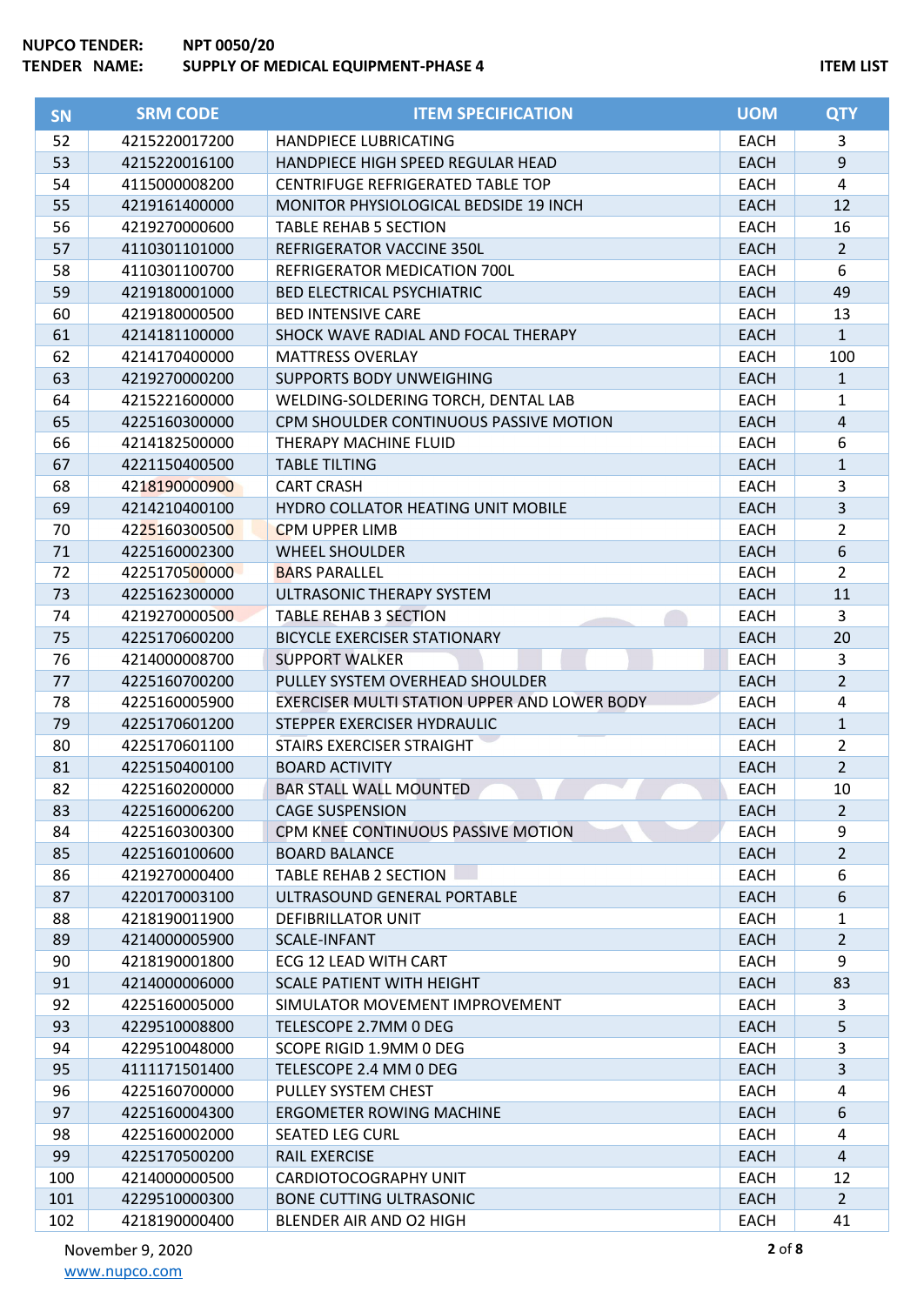| SN  | <b>SRM CODE</b> | <b>ITEM SPECIFICATION</b>                         | <b>UOM</b>  | <b>QTY</b>     |
|-----|-----------------|---------------------------------------------------|-------------|----------------|
| 103 | 4219180002700   | STRETCHER MOBILE AMBULANCE                        | <b>EACH</b> | 16             |
| 104 | 4218240100400   | MONITOR PHYSIOLOGICAL TRANSPORT                   | <b>EACH</b> | 29             |
| 105 | 4115000007100   | <b>CENTRIFUGE 12 TUBES TABLE TOP</b>              | <b>EACH</b> | $\overline{4}$ |
| 106 | 4214000007200   | <b>STOOL SWIVEL MOBILE</b>                        | <b>EACH</b> | 83             |
| 107 | 4219210100400   | <b>CHAIR BLOOD DONATION</b>                       | <b>EACH</b> | $\overline{7}$ |
| 108 | 4218300002200   | <b>OPHTHALMIC UNIT</b>                            | <b>EACH</b> | 1              |
| 109 | 4218190001200   | <b>COOLING TOTAL BODY NEONATE</b>                 | <b>EACH</b> | $\mathbf{1}$   |
| 110 | 4219180000200   | <b>BED ELECTRICAL PEDIATRIC</b>                   | <b>EACH</b> | 16             |
| 111 | 4224210800100   | TRACTION MACHINE WITH COUCH                       | <b>EACH</b> | $\overline{2}$ |
| 112 | 4218190003800   | <b>METER JAUNDICE</b>                             | <b>EACH</b> | 6              |
| 113 | 4214000011900   | <b>METER PH</b>                                   | <b>EACH</b> | $\overline{2}$ |
| 114 | 4229510000900   | CAST CUTTER WITH VACUUM                           | <b>EACH</b> | 1              |
| 115 | 4110350400000   | CABINET LAMINAR AIR FLOW 6 FEET                   | <b>EACH</b> | $\mathbf{1}$   |
| 116 | 4229580400100   | ABLATION CRYO GENERATOR CARDIAC                   | <b>EACH</b> | $\mathbf{1}$   |
| 117 | 4323151300200   | <b>HOLTER NIBP</b>                                | <b>EACH</b> | 22             |
| 118 | 4115000006200   | <b>CABINET FLAMMABLE STORAGE</b>                  | <b>EACH</b> | 5              |
| 119 | 4115171200000   | <b>MONITOR CARBON MONOXIDE</b>                    | <b>EACH</b> | $\overline{2}$ |
| 120 | 4228000046100   | RO TREATMENT WATER 2,100 L/h                      | <b>EACH</b> | $\overline{2}$ |
| 121 | 4220170000800   | ULTRASOUND CARDIAC PORTABLE                       | <b>EACH</b> | $\overline{2}$ |
| 122 | 4229350002500   | ULTRASOUND ANESTHESIA                             | <b>EACH</b> | $\overline{2}$ |
| 123 | 4230000000200   | URETEROSCOPE FLEXIBLE                             | <b>EACH</b> | $\mathbf{1}$   |
| 124 | 4115000025300   | <b>PREPARATION MEDIA FILLING &amp; DISPENSING</b> | <b>EACH</b> | 1              |
| 125 | 4115000007300   | <b>CENTRIFUGE 48 TUBES TABLE TOP</b>              | <b>EACH</b> | 3              |
| 126 | 4115000020400   | MICROSCOPE ELECTRONIC                             | <b>EACH</b> | 6              |
| 127 | 4115000021500   | MICROTOME ROTARY                                  | <b>EACH</b> | $\mathbf{1}$   |
| 128 | 4115000029600   | STAINER SLIDE AUTOMATED HISTO/CYTO                | <b>EACH</b> | 1              |
|     |                 | STAINER SLIDE AUTOMATED HEMATOLOGY/MICROBIOLOGY   |             |                |
| 129 | 4115000029500   | <b>COMPACT</b>                                    | <b>EACH</b> | $\mathbf{1}$   |
| 130 | 4218190003000   | LARYNGOSCOPE-ADULT                                | <b>EACH</b> | 1              |
| 131 | 4227220801000   | <b>VENTILATOR BIPAP AUTO HOME CARE</b>            | <b>EACH</b> | 40             |
| 132 | 4218190003600   | <b>MATTRESS AIR LOW RISK</b>                      | <b>EACH</b> | 20             |
| 133 | 4227170200100   | <b>CONCENTRATOR OXYGEN ADULT 5L</b>               | <b>EACH</b> | 10             |
| 134 | 4220170001100   | ULTRASOUND OB/GYN PORTABLE                        | <b>EACH</b> | $\overline{2}$ |
| 135 | 4218190007600   | <b>SCAN DEVICE BLADDER</b>                        | <b>EACH</b> | $\overline{2}$ |
| 136 | 4229510010200   | <b>TOWER UROLOGY</b>                              | <b>EACH</b> | 1              |
| 137 | 4229631200000   | LASER PHOTOCOAGULATOR MULTI COLOUR SOLID STATE    | <b>EACH</b> | 1              |
| 138 | 4214000001200   | <b>CHAIR MULTIFUNCTIONAL</b>                      | <b>EACH</b> | 6              |
| 139 | 4220171200500   | ULTRASOUND LOCATOR GUIDE ANESTHESIA               | <b>EACH</b> | 2              |
| 140 | 4229510002300   | ELECTROSURGICAL UNIT GENERAL                      | <b>EACH</b> | 7              |
| 141 | 4219180000300   | <b>BED ELECTRICAL</b>                             | <b>EACH</b> | 293            |
| 142 | 4110390300100   | CENTRIFUGE LOW SPEED 1.5 - 15 mL                  | <b>EACH</b> | 2              |
| 143 | 4220180005000   | <b>GENERATOR</b>                                  | <b>EACH</b> | $\mathbf{1}$   |
| 144 | 4220370000000   | <b>CALIBRATOR PATIENT DOSE</b>                    | <b>EACH</b> | 1              |
| 145 | 4219180001700   | <b>CRIB NEWBORN</b>                               | <b>EACH</b> | 14             |
| 146 | 4219190601800   | CABINET WARMING BLANKET SMALL                     | <b>EACH</b> | 3              |
| 147 | 4229510000700   | CABINET WARMER BLANKET                            | <b>EACH</b> | $\overline{2}$ |
| 148 | 4218190001900   | <b>EEG UNIT</b>                                   | EACH        | 1              |
| 149 | 4229510004600   | MICROSCOPE SURGICAL OPHTHALMIC                    | <b>EACH</b> | $\mathbf{1}$   |
| 150 | 4229470001600   | SAW STERNUM CARDIAC                               | <b>EACH</b> | 1              |
| 151 | 4229510010600   | URETEROSCOPE RIGID                                | <b>EACH</b> | 1              |
| 152 | 4218160000000   | MONITOR BLOOD PRESSURE CONTINUOUS NON INVASIVE    | <b>EACH</b> | 5              |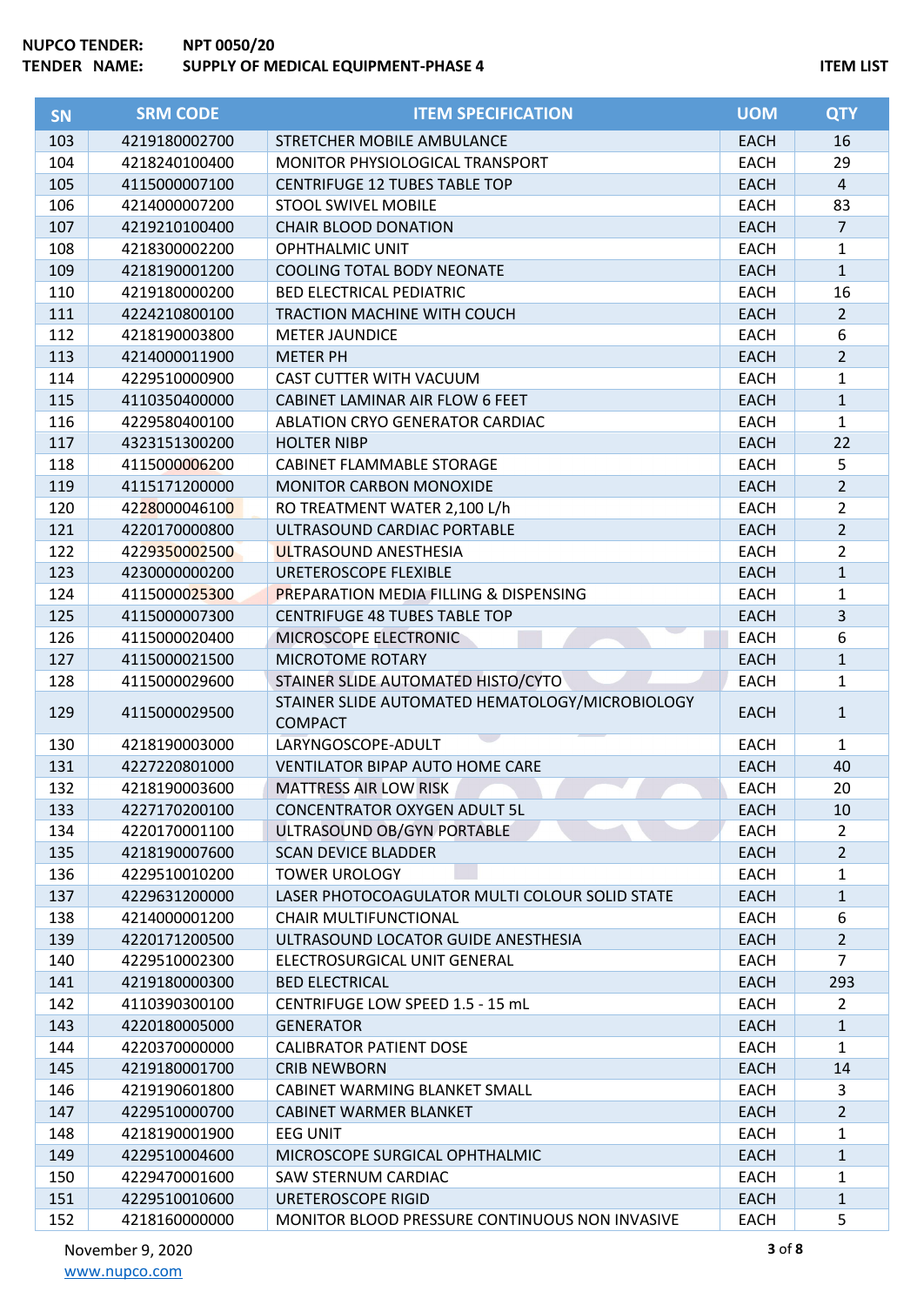| <b>SN</b> | <b>SRM CODE</b> | <b>ITEM SPECIFICATION</b>                          | <b>UOM</b>  | <b>QTY</b>     |
|-----------|-----------------|----------------------------------------------------|-------------|----------------|
| 153       | 4410230000400   | PACKAGING UNIT DOSE AUTOMATIC ORAL                 | <b>EACH</b> | 3              |
| 154       | 4218190009600   | WARMER INFANT WITH BASSINET                        | <b>EACH</b> | 32             |
| 155       | 4218190002600   | <b>INCUBATOR PREMIUM NEONATE</b>                   | <b>EACH</b> | $\mathbf{1}$   |
| 156       | 4214370200000   | <b>BLANKET PHOTOTHERAPY</b>                        | <b>EACH</b> | 4              |
| 157       | 4218190008800   | <b>VENTILATOR ICU ADULT AND PEDIATRIC</b>          | <b>EACH</b> | 25             |
| 158       | 4220390002100   | X-RAY TEST KIT QUALITY MEASURE                     | <b>EACH</b> | $\mathbf{1}$   |
| 159       | 4215200800200   | X-RAY PANORAMIC WITH CEPHALOMETRIC 2D              | <b>EACH</b> | $\mathbf{1}$   |
| 160       | 4228000006300   | TRACKING AND QUALITY ASSURANCE SYSTEM CSSD         | <b>EACH</b> | $\mathbf{1}$   |
| 161       | 4110301101600   | <b>REFRIGERATOR 2 DOORS</b>                        | <b>EACH</b> | $\overline{2}$ |
| 162       | 4229470000800   | <b>EVOKED POTENTIAL</b>                            | <b>EACH</b> | $\mathbf{1}$   |
| 163       | 4227220801100   | <b>VENTILATOR CPAP AUTO HOME CARE</b>              | <b>EACH</b> | 10             |
| 164       | 4227220802200   | <b>VENTILATOR BIPAP ST HOME CARE</b>               | <b>EACH</b> | 50             |
| 165       | 4218190002700   | <b>INCUBATOR TRANSPORT NEONATAL</b>                | <b>EACH</b> | $\mathbf{1}$   |
| 166       | 4229350001500   | INTUBATION FLEXIBLE SCOPE PEDIATRIC                | <b>EACH</b> | $\mathbf{1}$   |
| 167       | 4218240100200   | AUDIOMETER DIAGNOSTIC                              | <b>EACH</b> | $\overline{2}$ |
| 168       | 4219181000200   | <b>WORKSTATION ENT UNIT</b>                        | <b>EACH</b> | $\overline{2}$ |
| 169       | 4229510005400   | PHACO EMULSIFICATION SYSTEM                        | <b>EACH</b> | $\mathbf{1}$   |
| 170       | 4214312000200   | CARDIOTOCOGRAPHY TWIN WITH CART                    | <b>EACH</b> | 5              |
| 171       | 4115000029900   | <b>STAINING SET SLIDE</b>                          | <b>EACH</b> | $\mathbf{1}$   |
| 172       | 4111611101100   | <b>PAPANICOLAOU SMEAR COMPUTER AIDED DETECTION</b> | <b>EACH</b> | $\mathbf{1}$   |
| 173       | 4410241100000   | <b>LABELER CASSETTE</b>                            | <b>EACH</b> | $\overline{2}$ |
| 174       | 4110390400100   | CENTRIFUGES, TABLETOP, LOW-SPEED, REFRIGERATED     | <b>EACH</b> | 3              |
| 175       | 4229350002800   | WARMER BLOOD RAPID INFUSION                        | <b>EACH</b> | $\mathbf{1}$   |
| 176       | 4220170000000   | DOPPLER TRANSCRANIAL                               | <b>EACH</b> | $\overline{2}$ |
| 177       | 4214371300700   | PHOTOTHERAPY LIGHTS ULTRAVIOLET UVA/UVB TABLETOP   | <b>EACH</b> | $\mathbf{3}$   |
| 178       | 4229650200000   | <b>CRYOTHERAPY DERMATOLOGY</b>                     | <b>EACH</b> | 3              |
| 179       | 4229633700000   | SIGMOIDOSCOPE                                      | <b>EACH</b> | $\mathbf{1}$   |
| 180       | 4229510009700   | <b>TOWER ARTHROSCOPE</b>                           | <b>EACH</b> | $\mathbf{1}$   |
| 181       | 4229510008200   | <b>TABLE OPERATING ORTHOPEDIC</b>                  | <b>EACH</b> | $\mathbf{1}$   |
| 182       | 4111180800500   | <b>IMAGING SYSTEM RADIO VISIOGRAPHY RVG MOBILE</b> | <b>EACH</b> | 4              |
| 183       | 4220185600000   | <b>HOLTER ECG</b>                                  | <b>EACH</b> | 16             |
| 184       | 4219221000900   | <b>WHEELCHAIR, RECLINER</b>                        | <b>EACH</b> | 61             |
| 185       | 4219180002000   | <b>LIFT PATIENT MOBILE</b>                         | <b>EACH</b> | $\mathbf{3}$   |
| 186       | 4218190008000   | TRANSILLUMINATOR VEIN HANDHELD                     | EACH        | 13             |
| 187       | 4225160006100   | <b>VIRTUAL REALITY REHAB SYSTEM</b>                | <b>EACH</b> | $\mathbf{1}$   |
| 188       | 4224150010200   | <b>SPLINT PAN</b>                                  | <b>EACH</b> | 4              |
| 189       | 4225160004900   | <b>SIMULATOR MUSCLE</b>                            | <b>EACH</b> | $\mathbf{1}$   |
| 190       | 4219230100100   | <b>TROLLEY LIFT THERAPY</b>                        | <b>EACH</b> | $\overline{2}$ |
| 191       | 4225161300400   | <b>TREADMILL REHAB</b>                             | <b>EACH</b> | $\mathbf{1}$   |
| 192       | 4410230000500   | PACKAGING SYSTEM AUTOMATIC UNIT DOSE SPECIAL       | EACH        | 3              |
| 193       | 4410230000200   | PACKAGING SYSTEM UNIT DOSE                         | <b>EACH</b> | $\sqrt{4}$     |
| 194       | 4219260000300   | CAPSULE FILLER SEMI AUTOMATIC                      | <b>EACH</b> | $\overline{2}$ |
| 195       | 4215246800100   | <b>MIXER POWDER</b>                                | <b>EACH</b> | $\mathbf{1}$   |
| 196       | 4110151800100   | <b>BLENDER LAB</b>                                 | <b>EACH</b> | $\overline{2}$ |
| 197       | 4219260000400   | FILING MACHINE LIQUID MANUAL                       | <b>EACH</b> | $\overline{2}$ |
| 198       | 4218190005800   | PACEMAKER CARDIAC                                  | <b>EACH</b> | 3              |
| 199       | 4227160018200   | PULMONARY FUNCTION TEST                            | <b>EACH</b> | $\mathbf{1}$   |
| 200       | 4220180902300   | INJECTORS CONTRAST MEDIA PET SCAN                  | EACH        | $\mathbf{1}$   |
| 201       | 4229511200500   | TABLE OPERATING PLASTIC                            | <b>EACH</b> | $\mathbf{1}$   |
| 202       | 4115000029000   | SPECTROPHOTOMETER ATOMIC ABSORPTION                | <b>EACH</b> | 1              |
| 203       | 4115000017000   | <b>IRRADIATOR BLOOD BANK</b>                       | <b>EACH</b> | $\mathbf{1}$   |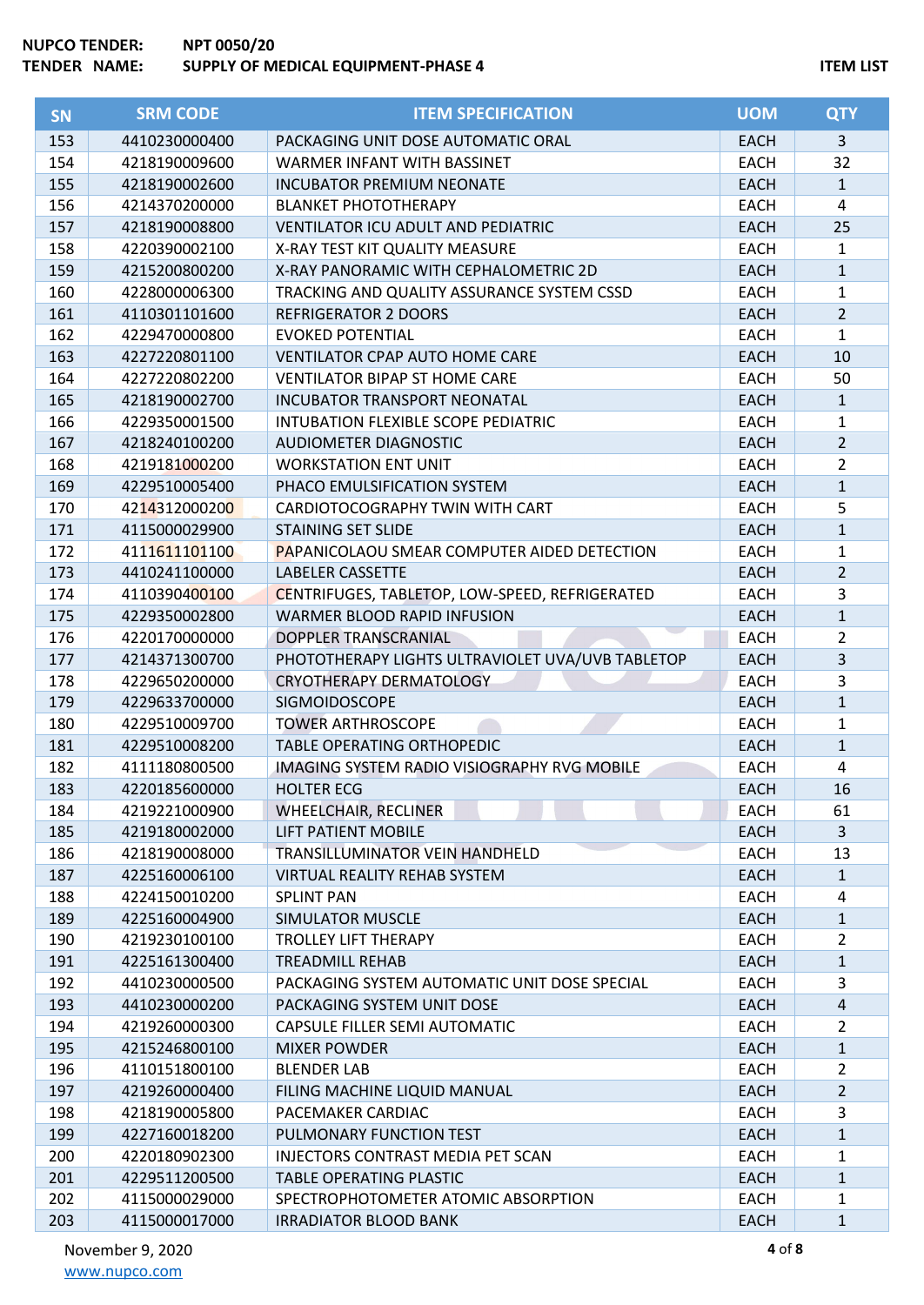| <b>SN</b> | <b>SRM CODE</b> | <b>ITEM SPECIFICATION</b>                        | <b>UOM</b>  | <b>QTY</b>     |
|-----------|-----------------|--------------------------------------------------|-------------|----------------|
| 204       | 4222200100000   | INFUSION PUMPS, AMBULATORY (TPN)                 | <b>EACH</b> | 15             |
| 205       | 4220180000200   | <b>C-ARM MINI</b>                                | <b>EACH</b> | $\overline{2}$ |
| 206       | 4229510401400   | ELECTROCAUTERY DERMATOLOGY                       | <b>EACH</b> | 5              |
| 207       | 4229510003800   | <b>LIGHT SOURCE LED</b>                          | <b>EACH</b> | 10             |
| 208       | 4228150800100   | STERILIZER MACHINES, STEAM                       | <b>EACH</b> | 3              |
| 209       | 4111530701100   | LASER ALEXANDRITE DERMATOLOGIC                   | <b>EACH</b> | $\mathbf{1}$   |
| 210       | 4229511901300   | <b>LASER DYE PULSE</b>                           | <b>EACH</b> | $\overline{2}$ |
| 211       | 4229640800500   | VIDEO SYSTEMS ENDOSCOPIC COLONOSCOPE             | <b>EACH</b> | 4              |
| 212       | 4229631500000   | <b>ENTEROSCOPE VIDEO</b>                         | <b>EACH</b> | 1              |
| 213       | 4219210301300   | <b>MATTRESS PEDIATRIC</b>                        | <b>EACH</b> | $\overline{2}$ |
| 214       | 4229510010000   | <b>TOWER LAPAROSCOPIC</b>                        | <b>EACH</b> | 5              |
|           |                 | MONITORING SYSTEM INTRAOPERATIVE                 |             |                |
| 215       | 4229546500100   | NEUROPHYSIOLOGICAL IOM MOBILE                    | <b>EACH</b> | $\overline{2}$ |
| 216       | 4215221100200   | MODEL SAW UNIT                                   | <b>EACH</b> | 1              |
| 217       | 4229510003500   | LASER DIODE OPHTHALMIC 2.5 WATTS                 | <b>EACH</b> | $\mathbf{1}$   |
| 218       | 4111580000000   | ANALYZER PHYSIOLOGIC NEUROMUSCULAR FUNCTION GAIT | <b>EACH</b> | 1              |
| 219       | 4215221100300   | <b>TRIMMER MODEL</b>                             | <b>EACH</b> | $\overline{2}$ |
| 220       | 4111532200000   | <b>LASER PINDEX</b>                              | <b>EACH</b> | 1              |
| 221       | 4221000040500   | <b>CLEANER ULTRASONIC</b>                        | <b>EACH</b> | $\mathbf{1}$   |
| 222       | 4115000004700   | <b>THAWING BATH PLASMA</b>                       | <b>EACH</b> | 1              |
| 223       | 4115000023400   | PENCILS WAX                                      | <b>EACH</b> | 5              |
| 224       | 4215000000100   | <b>DENTAL UNIT</b>                               | <b>EACH</b> | 6              |
| 225       | 4227161200000   | MONITOR BEDSIDE ANESTHESIA GAS                   | <b>EACH</b> | $\mathbf{1}$   |
| 226       | 4229630000200   | <b>BRONCHOSCOPE WORKSTATION VIDEO</b>            | <b>EACH</b> | 1              |
| 227       | 4111370800200   | POWERMETER ULTRASOUND                            | <b>EACH</b> | $\mathbf{1}$   |
| 228       | 4111580000500   | ANALYZER ELECTRICAL SAFETY BASIC                 | <b>EACH</b> | 1              |
| 229       | 4111580000100   | <b>ANALYZER DEFIB BASIC</b>                      | <b>EACH</b> | $\mathbf{1}$   |
| 230       | 4215221600300   | <b>SOLDERING STATION</b>                         | <b>EACH</b> | 1              |
| 231       | 4111580000800   | ANALYZER INFUSION PUMPS ADVANCE                  | <b>EACH</b> | $\overline{2}$ |
| 232       | 4227180000100   | <b>AEROSOL GENERATOR</b>                         | <b>EACH</b> | 1              |
| 233       | 4111197300000   | <b>COUNTER PARTICLES AIRBORNE</b>                | <b>EACH</b> | $\mathbf{1}$   |
| 234       | 4214371100100   | RADIOMETERS ULTRAVIOLET                          | <b>EACH</b> | 1              |
| 235       | 4111363000000   | <b>METER ANEMO</b>                               | <b>EACH</b> | $\mathbf{1}$   |
| 236       | 4111311900000   | <b>ANALYZER CO2</b>                              | <b>EACH</b> | 1              |
| 237       | 4115000005200   | BINOCULAR MICROSCOPE WITH POLARIZATION           | <b>EACH</b> | 1              |
| 238       | 4111170200100   | MICROSCOPE SPECULAR                              | <b>EACH</b> | 1              |
| 239       | 4214371300800   | PHOTOTHERAPY UNITS ULTRAVIOLET HAND AND FOOT     | <b>EACH</b> | $\mathbf{1}$   |
| 240       | 4220170400000   | <b>DENSITOMETERS BONE</b>                        | <b>EACH</b> | $\overline{2}$ |
| 241       | 4219210700500   | <b>CHAIR REHAB MAGNETIC</b>                      | <b>EACH</b> | $\mathbf{1}$   |
| 242       | 4111530701200   | LASER DELIVERY SYSTEM LOW LEVEL                  | <b>EACH</b> | 1              |
| 243       | 4214180100000   | ELECTROTHERAPY COMBINED                          | <b>EACH</b> | $\overline{2}$ |
| 244       | 4214000004400   | NEBULIZER ULTRASONIC                             | EACH        | 8              |
| 245       | 4227170200500   | SPIROMETER HANDHELD                              | <b>EACH</b> | $\mathbf{1}$   |
| 246       | 4218240100300   | <b>SCREENING AUDIOMETER</b>                      | <b>EACH</b> | 1              |
| 247       | 4229510003700   | <b>LASER VASCULAR</b>                            | <b>EACH</b> | $\mathbf{1}$   |
| 248       | 4110150000000   | COMPOUNDER INTRAVENOUS SOLUTION                  | <b>EACH</b> | 1              |
| 249       | 4229450000600   | CAMERA RETINAL INFANT                            | <b>EACH</b> | 1              |
| 250       | 4218303500000   | REFRACTO KERATOMETER AUTOMATIC                   | EACH        | $\overline{2}$ |
| 251       | 4218303700000   | PROJECTOR CHART                                  | <b>EACH</b> | 3              |
| 252       | 4115000012200   | <b>EMBEDDING CENTER HISTOLOGY</b>                | EACH        | 1              |
| 253       | 4115000034400   | <b>WORKSTATION GROSSING PATHOLOGY</b>            | <b>EACH</b> | 1              |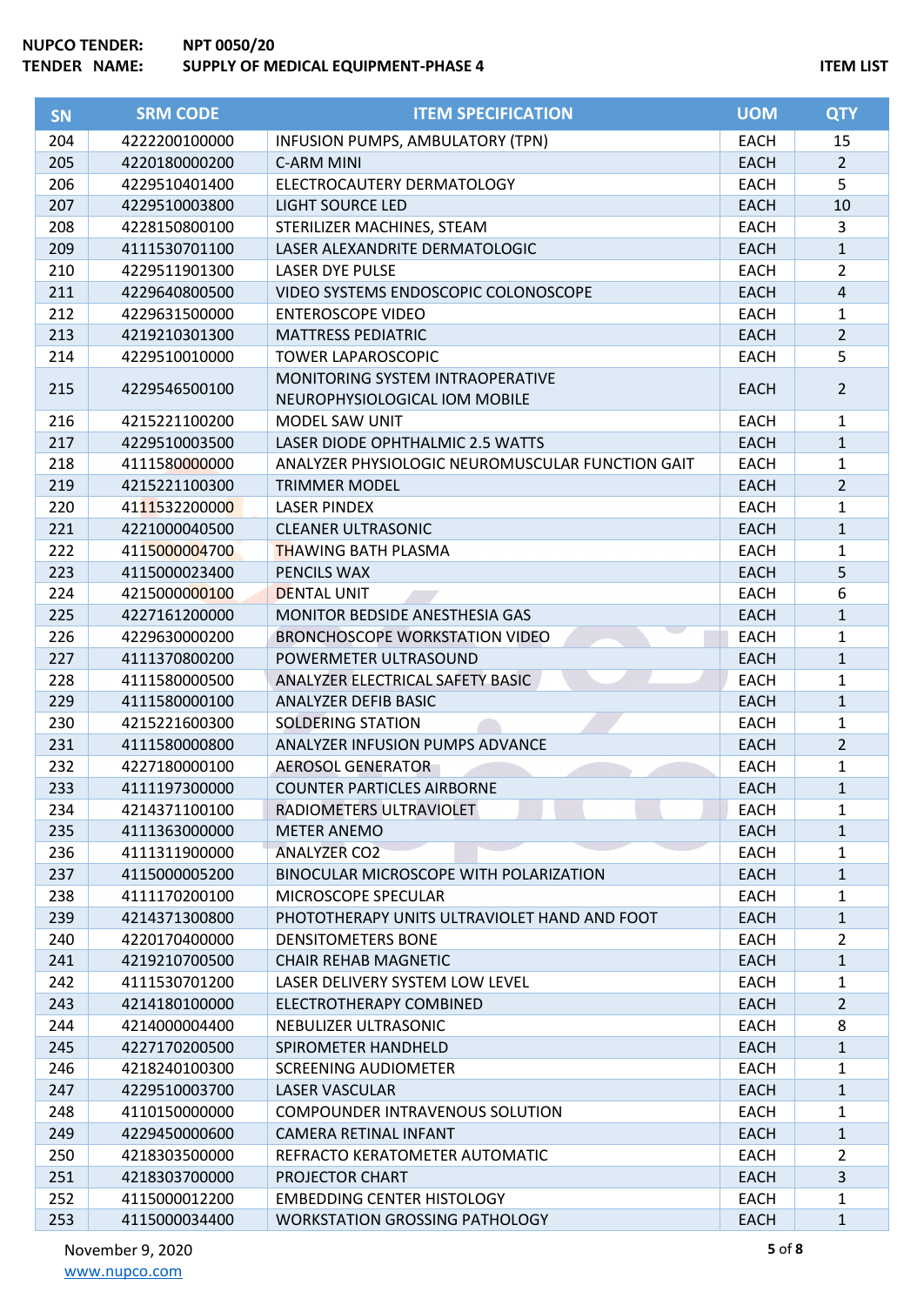| <b>SN</b> | <b>SRM CODE</b> | <b>ITEM SPECIFICATION</b>                              | <b>UOM</b>  | <b>QTY</b>     |
|-----------|-----------------|--------------------------------------------------------|-------------|----------------|
| 254       | 4111172200200   | IMMUNOFLUORESCENT MICROSCOPY                           | <b>EACH</b> | 1              |
| 255       | 4219190400100   | CABINET AUTOMATED NARCOTIC                             | <b>EACH</b> | 5              |
| 256       | 4917150500000   | POSTUROGRAPHY DYNAMIC COMPUTERIZED                     | <b>EACH</b> | 1              |
| 257       | 4229510001800   | DRILL SYSTEM ENT ELECTRICAL                            | <b>EACH</b> | 4              |
| 258       | 4229511902900   | LASERS OPHTHALMOLOGY                                   | <b>EACH</b> | 1              |
| 259       | 4229510048500   | DRILL SYSTEM PLASTIC ELECTRICAL                        | <b>EACH</b> | $\overline{2}$ |
| 260       | 4229512300700   | LIPOSUCTION VIBRATION POWER ASSISTED                   | <b>EACH</b> | $\mathbf{1}$   |
| 261       | 4218190015100   | MONITOR BEDSIDE CENTRAL 20 BEDS ADULT AND PEDIATRIC    | <b>EACH</b> | $\mathbf{1}$   |
| 262       | 4229440200000   | PERCUTANEOUS CORONARY INTERVENTION OPTIMIZATION<br>PCI | <b>EACH</b> | $\mathbf{1}$   |
| 263       | 4229511903000   | LASER EXCIMER ANGIOPLASTY                              | <b>EACH</b> | $\mathbf{1}$   |
| 264       | 4215230100000   | <b>LASER PERIODONTIC</b>                               | <b>EACH</b> | $\overline{2}$ |
| 265       | 4115000021400   | MICROTOME CRYO CUT                                     | <b>EACH</b> | $\mathbf{1}$   |
| 266       | 4110301102800   | REFRIGERATOR MEDICATION 480L                           | <b>EACH</b> | 3              |
| 267       | 4228000001700   | DISINFECTION SURFACE SYSTEM UV                         | <b>EACH</b> | $\overline{2}$ |
| 268       | 4214400101700   | PROCESSOR EXTERNAL SOUND COCHLEAR IMPLANT              | <b>EACH</b> | 5              |
| 269       | 4110301000500   | REFRIGERATOR LAB - 710 L                               | <b>EACH</b> | $\overline{3}$ |
| 270       | 4228000001800   | DISINFECTOR HIGH LEVEL ULTRASOUND PROBE                | <b>EACH</b> | $\mathbf{1}$   |
| 271       | 4219190400300   | SAFE NARCOTIC SMALL                                    | <b>EACH</b> | $\mathbf{1}$   |
| 272       | 4227200100100   | LARYNGOSCOPES, VIDEO                                   | <b>EACH</b> | $\overline{2}$ |
| 273       | 4115000001300   | ANALYZER AUTOMATED ENZYME IMMUNOASSAY                  | <b>EACH</b> | $\mathbf{1}$   |
| 274       | 4214000004300   | LIGHT EXAM WALL MOUNTED                                | <b>EACH</b> | $\mathbf{1}$   |
| 275       | 4229510002600   | <b>HEADLIGHT FIBEROPTIC SURGICAL</b>                   | <b>EACH</b> | $\mathbf{1}$   |
| 276       | 4220390500000   | DETECTOR OSL OPTICALLY STIMULATED LUMINESCENCE         | <b>EACH</b> | 1              |
| 277       | 4230151100200   | PHANTOM ULTRASOUND                                     | <b>EACH</b> | $\overline{2}$ |
| 278       | 4229510010400   | ULTRASOUND VASCULAR DOPPLER                            | <b>EACH</b> | 1              |
| 279       | 4215201200200   | SENSOR DIGITAL PERIAPICAL INTRAORAL RADIOGRAPH ADULT   | <b>EACH</b> | $\mathbf{1}$   |
| 280       | 4110351700500   | <b>CABINET SAFETY CLASS II</b>                         | <b>EACH</b> | $\overline{2}$ |
| 281       | 4229510002100   | ELECTROSURGICAL UNITS OPHTHALMIC                       | <b>EACH</b> | 4              |
| 282       | 4218240100100   | <b>AUDIOMETER CLINICAL</b>                             | <b>EACH</b> | $\overline{2}$ |
| 283       | 4229352200000   | <b>SUCTION UNIT PORTABLE</b>                           | <b>EACH</b> | 3              |
| 284       | 4110351700900   | <b>CABINET SAFETY BIOLOGICAL CLASS I</b>               | <b>EACH</b> | 3              |
| 285       | 4218300300000   | AUDIOMETRY REINFORCEMENT VISUAL                        | <b>EACH</b> | $\mathbf{1}$   |
| 286       | 4218190005400   | MONITORING PHYSIOLOGICAL BEDSIDE                       | <b>EACH</b> | 10             |
| 287       | 4229350000200   | ANESTHESIA MACHINE ADVANCED                            | <b>EACH</b> | 6              |
| 288       | 4218270500100   | ANALYZER BODY MASS                                     | <b>EACH</b> | 1              |
| 289       | 4229510002200   | ELECTROSURGICAL UNIT ARGON                             | <b>EACH</b> | $\mathbf{1}$   |
| 290       | 4229520000300   | CRANIOTOME AND DRILL SYSTEM NEURO ELECTRICAL           | <b>EACH</b> | 1              |
| 291       | 4219210700400   | CHAIR RECLINER PROCEDURE ELECTRIC                      | <b>EACH</b> | $\overline{7}$ |
| 292       | 4220390000500   | PHANTOM ACCREDITATION MAMMOGRAPHY DIGITAL              | <b>EACH</b> | 1              |
| 293       | 4220172300000   | SCANNING SYSTEMS, LASER, OPTICAL TOMOGRAPHY (OCT)      | <b>EACH</b> | 1              |
| 294       | 4229470000300   | <b>CART CATHETER</b>                                   | <b>EACH</b> | 3              |
| 295       | 4218190007400   | <b>RESUSCITATOR KIT NEONATE</b>                        | <b>EACH</b> | $\mathbf{1}$   |
| 296       | 4229510004200   | LITHOTRIPSY ULTRASONIC / PNEUMATIC                     | <b>EACH</b> | 1              |
| 297       | 4229350001100   | HYPER/HYPO THERMIA UNIT                                | <b>EACH</b> | 4              |
| 298       | 4229510009800   | <b>TOWER ENT</b>                                       | <b>EACH</b> | 1              |
| 299       | 4218190009500   | WARMER INFANT UNIT WITHOUT BASSINET                    | <b>EACH</b> | 3              |
| 300       | 4229580400300   | ABLATION THERAPY RADIOFREQUENCY NERVE FIBER            | EACH        | 1              |
| 301       | 4115000027600   | SEALER TUBE BLOOD BAG 1 HEAD                           | <b>EACH</b> | 3              |
| 302       | 4218190004300   | <b>MONITOR CAPNOGRAPHY</b>                             | EACH        | 1              |
| 303       | 4230150900000   | PHANTOMS DYNAMIC THORAX                                | <b>EACH</b> | $\mathbf{1}$   |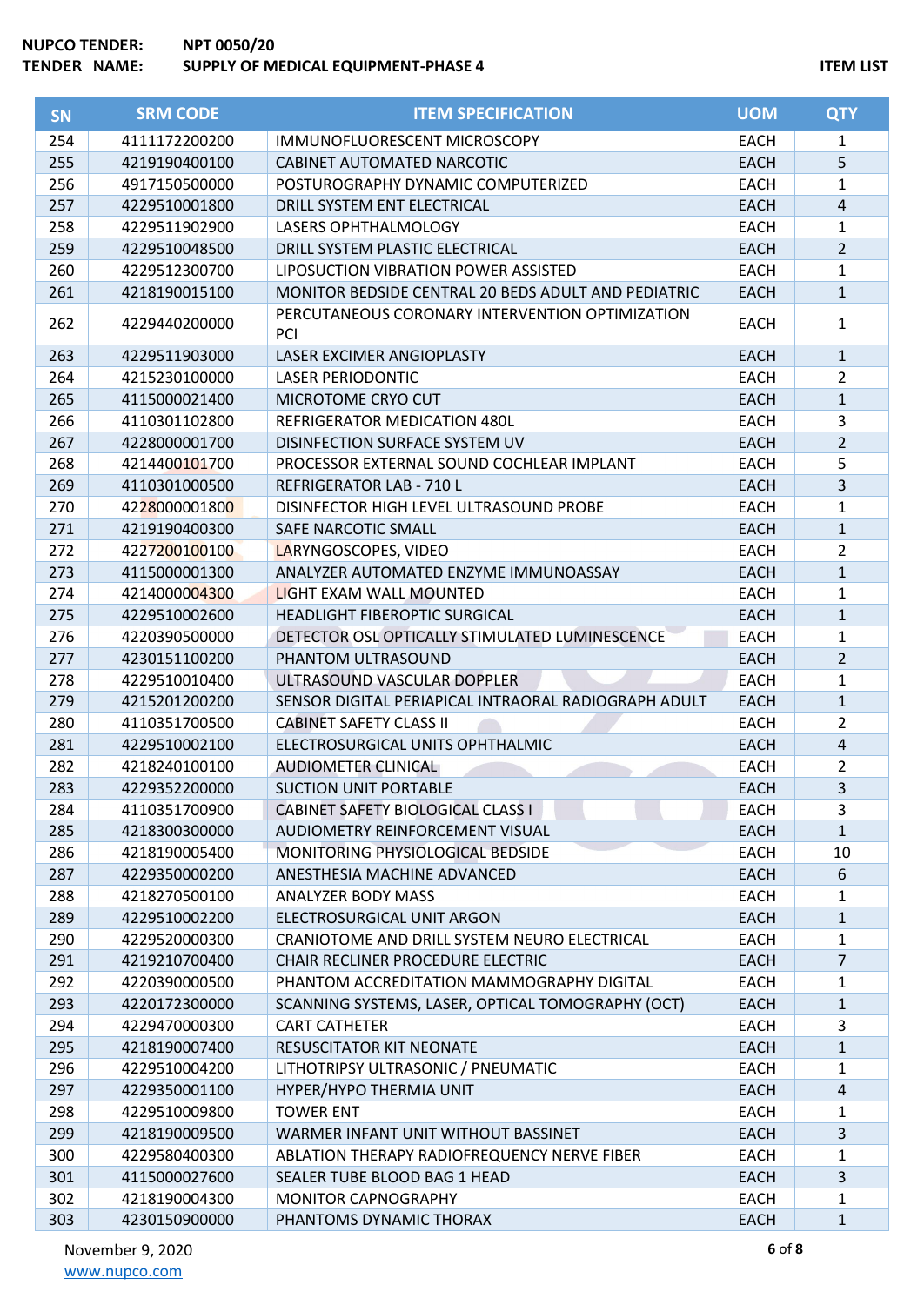| <b>SN</b> | <b>SRM CODE</b> | <b>ITEM SPECIFICATION</b>                        | <b>UOM</b>  | <b>QTY</b>     |
|-----------|-----------------|--------------------------------------------------|-------------|----------------|
| 304       | 4224160002400   | <b>SAW BATTERY OPERATED</b>                      | <b>EACH</b> | $\overline{2}$ |
| 305       | 4228000005000   | STERILIZER LOW TEMP H2O2 PASS THRU               | <b>EACH</b> | $\overline{2}$ |
| 306       | 4219210700600   | <b>CHAIR REHAB TODDLER LARGE</b>                 | <b>EACH</b> | 20             |
| 307       | 4219210700700   | <b>CHAIR REHAB TODDLER MEDIUM</b>                | <b>EACH</b> | 20             |
| 308       | 4219210700800   | CHAIR REHAB TODDLER SMALL                        | EACH        | 20             |
| 309       | 4214000004800   | OXIMETER PULSE HANDHELD                          | <b>EACH</b> | 10             |
| 310       | 4214000065600   | <b>COMPOUNDER TPN UNIT</b>                       | <b>EACH</b> | 1              |
| 311       | 4229510010800   | <b>VITRECTOMY UNIT</b>                           | <b>EACH</b> | 1              |
| 312       | 4218190007700   | SCREENING HEARING ABR NEONATE                    | <b>EACH</b> | 3              |
| 313       | 4215160008300   | SCANNER TOMOGRAPHY COMPUTED SKULL CONE BEAM:CBCT | <b>EACH</b> | 1              |
| 314       | 4215200800500   | X-RAY PANORAMIC WITH CEPHALOMETRIC 3D            | <b>EACH</b> | 1              |
| 315       | 4323370000000   | MANAGEMENT INFORMATION SYSTEM ANESTHESIA         | <b>EACH</b> | 1              |
| 316       | 4225161300600   | <b>TREADMILL STRESS TEST</b>                     | EACH        | 1              |
| 317       | 4220180001300   | X-RAY DIGITAL MOBILE                             | <b>EACH</b> | 1              |
| 318       | 4218190016600   | MONITOR BEDSIDE PHYSIOLOGIC CO2                  | <b>EACH</b> | 3              |
| 319       | 4112181500000   | <b>CONNECTION UNIT STERILE</b>                   | <b>EACH</b> | 1              |
| 320       | 4229510009900   | <b>TOWER GYNECOLOGY</b>                          | <b>EACH</b> | 1              |
| 321       | 4229580400400   | RADIOFREQUENCY THERAPY SYSTEMS TISSUE ABLATION   | <b>EACH</b> | 1              |
| 322       | 4219210301100   | <b>CAMERA FUNDUS</b>                             | EACH        | 2              |
| 323       | 4229512300400   | LASER PATTERN OPHTHALMIC                         | <b>EACH</b> | $\mathbf{1}$   |
| 324       | 4115000035600   | <b>ENDOSCOPY WORKSTATION</b>                     | <b>EACH</b> | $\overline{2}$ |
| 325       | 4219180005300   | <b>MATTRESS BED</b>                              | <b>EACH</b> | 501            |
| 326       | 4228150800800   | <b>BENCH TOP STEAM STERILIZER</b>                | <b>EACH</b> | 2              |
| 327       | 4228000003400   | OZONE AND HYDROGEN PEROXIDE DISINFECTION SYSTEM  | <b>EACH</b> | $\overline{2}$ |
| 328       | 4229510400000   | ELECTROSURGIACL UNIT BIPOLAR                     | <b>EACH</b> | 2              |
| 329       | 4115000035700   | <b>WORKSTATION ENDOSCOPE OPHTHALMIC</b>          | <b>EACH</b> | 4              |
| 330       | 4219220700000   | STRETCHERS, PROCEDURAL                           | <b>EACH</b> | 4              |
| 331       | 4110390300300   | CENTRIFUGE HIGH SPEED NON REFRIGERATED TABLE TOP | <b>EACH</b> | $\mathbf{1}$   |
| 332       | 4214000003600   | LINEN HAMPER-SINGLE                              | <b>EACH</b> | 3              |
| 333       | 4115000007000   | <b>CART UTILITY</b>                              | <b>EACH</b> | 17             |
| 334       | 4221161000400   | <b>CHAIR COMMODE ADULT</b>                       | <b>EACH</b> | 9              |
| 335       | 4115000035200   | REFRIGERATOR BLOOD BANK-1500 LITERS              | <b>EACH</b> | 1              |
| 336       | 4810170900000   | ICE CUBE 100 KG DAY                              | EACH        | 1              |
| 337       | 4226180601200   | ICE CUBE 90 KG DAY                               | <b>EACH</b> | 1              |
| 338       | 4115000028100   | <b>SHAKER</b>                                    | <b>EACH</b> | 1              |
| 339       | 4115000006100   | <b>CABINET CHEMICAL STORAGE</b>                  | <b>EACH</b> | 3              |
| 340       | 4214000000400   | CABINET STORAGE MEDICAL GAS CYLINDER             | <b>EACH</b> | 1              |
| 341       | 4230150200100   | <b>MANIKIN ADULT</b>                             | <b>EACH</b> | 4              |
| 342       | 4218301500100   | SLIT LAMP HANDHELD                               | <b>EACH</b> | 1              |
| 343       | 4214000001800   | <b>CYLINDER N20 SIZE G</b>                       | <b>EACH</b> | $\mathbf{1}$   |
| 344       | 4214000006200   | <b>SCALE WHEELCHAIR</b>                          | <b>EACH</b> | 2              |
| 345       | 4117161700000   | <b>INCUBATOR BIOLOGICAL</b>                      | <b>EACH</b> | 1              |
| 346       | 4214000006100   | <b>SCALE CHAIR</b>                               | <b>EACH</b> | 9              |
| 347       | 4214371100000   | RADIOMETER PHOTOTHERAPY                          | <b>EACH</b> | 1              |
| 348       | 4225160006400   | <b>GYM MACHINE MULTI EXERCISE</b>                | <b>EACH</b> | 1              |
| 349       | 4219221005800   | WHEELCHAIR STANDARD LONG BACK SIZE 20            | <b>EACH</b> | 3              |
| 350       | 4219210900100   | PHLEBOTOMY STAND                                 | <b>EACH</b> | 6              |
| 351       | 4214000004200   | LIGHT EXAM MOBILE                                | <b>EACH</b> | $\overline{7}$ |
| 352       | 4230150201300   | <b>MANIKIN CPR</b>                               | <b>EACH</b> | 15             |
| 353       | 4110320002300   | <b>WASHER LABWARE</b>                            | <b>EACH</b> | $\mathbf{1}$   |
| 354       | 4218305500000   | CORNEAL DONOR ENDOTHELIUM ANALYZER               | <b>EACH</b> | 1              |